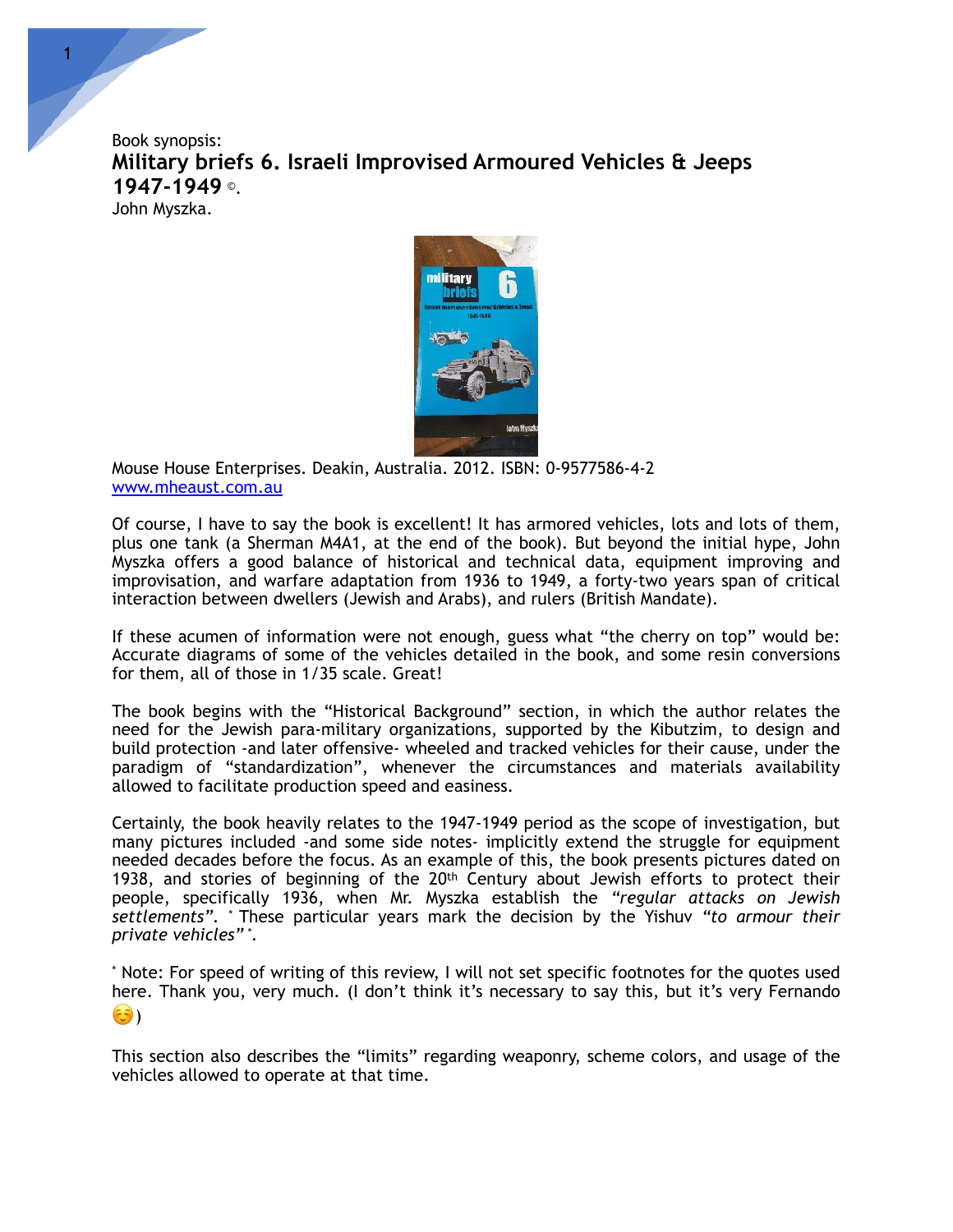By the way, the book is also good at showing the different uniforms used by all parties involved; but that is meat for another meal.

Beginning on page 13, the "Sandwich Armor" section opens a well of information that Mr. Myszka wants to show us. It is established that armored vehicles have been used by all sectors of the Jewish community by around 1938, but the "Sandwich" concept, which is placing a non-metallic plate between two metallic ones in order to reduce weight on the vehicles, was established in January 1948. The author says that after some trial and error the Jewish authorities reached a suitable composition*: "5mm thick outer plate with 1.5 inch (38-40mm) of plywood and a 3mm inner plate"* \*. However, the quality of the materials and the availability would slightly change the outcome.

In this same section we learn that, first, any vehicle could be sandwiched; second, most of the vehicles acquired in this period could also be "turreted"; third, some design "variations" and different materials used were allowed to better suit the needs of different Kibutz depending their location and what they had at hand; fourth, that despite the importance of removing weight, pure plated vehicles were also fabricated; and finally, that one man's trash is another's treasure.

Most of the armored and improvised vehicles in the blooming State of Israel used at that time, were "supplied" by the British army in its willingness to abandon the Transjordan Territory. For this the British were auctioning old equipment and demilitarizing them. The Jewish used their network of old friendships, and money, to put all those trucks, cars, buses to good work in no time.

Here is the list of vehicles mentioned in the book:

#### **Bought Vehicles**

- Canadian Military Pattern (CMP) 15cwt & 30cwt
- Dodge ¾ ton Command Reconnaissance Vehicle WC56/57 and WC51/52 (The Beep)
- Scammell Truck (Tank Transporter
- US 1.5 ton 4x4 Trucks
- US 2.5 ton 6x6 Trucks
- US M3A1 White Scout Car
- British Otter Mk.I Light Reece Car
- US M5/M9 Half-Tracked Car
- US Jeeps

#### **Captured Vehicles (All of them British)**

- Humber Scout Car
- Morris Recce Car
- Marmon Herrington MK. IV-F
- Bren and Lloyd carriers

Among the vehicles listed, the M3A1 White Scout Car deserves a special mention here due the combat ready role and the number of variations it received. In total 4 members of this family were fabricated, all with striking similarities, and all with their own personalities. They were called: Type 1, Type 2, Type 3, and Type 4.

Regarding small armament, the German MG34 was the principal gun used, followed by the "37mm" (French, American, or Czech), the Besa (British/Czech), Oerlikon Type S 20mm cannon, and Hispano-Suiza HS55 long barrel.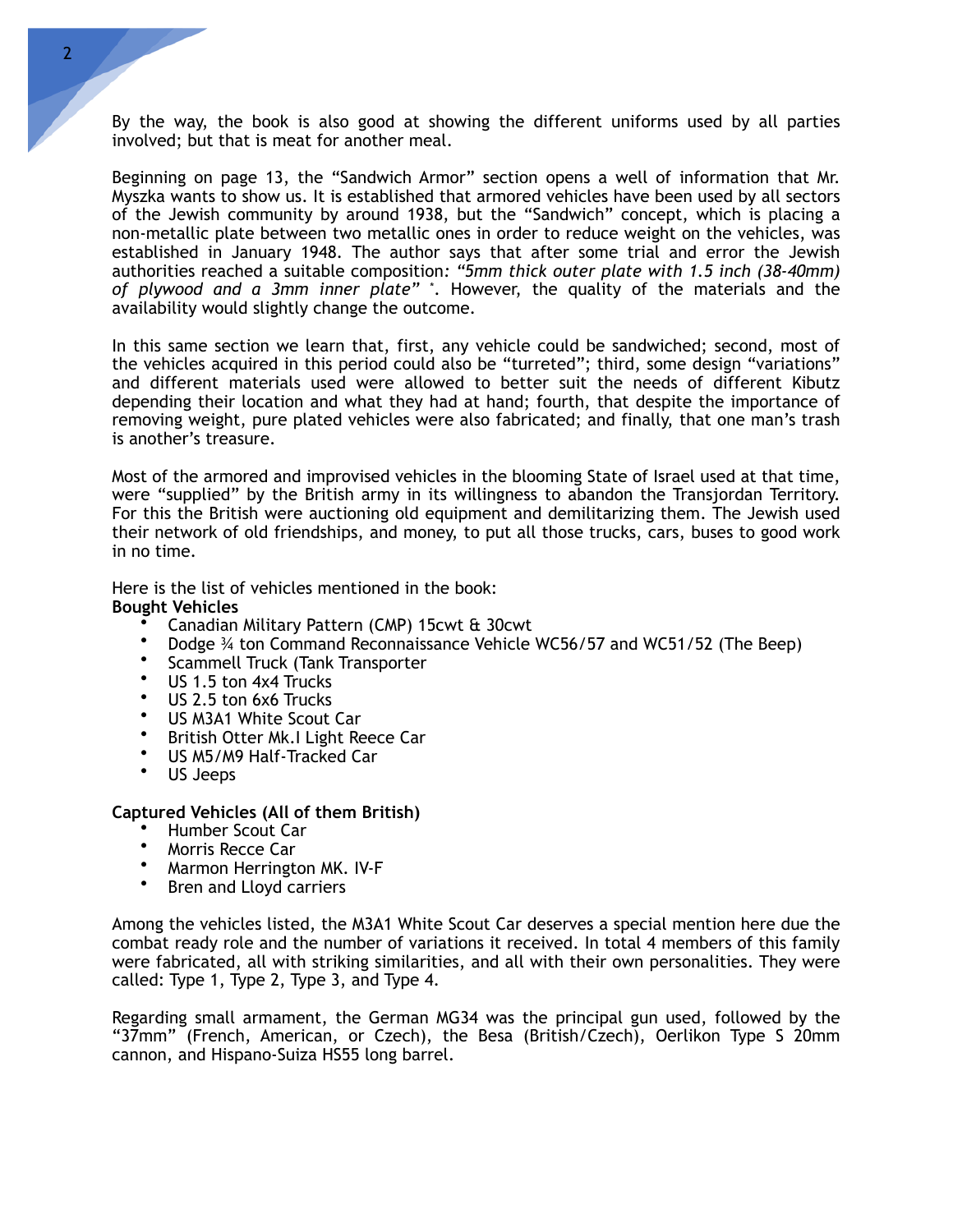Big guns were represented by the British 6 pounder ATG, all placed on M5/M14 Half-Tracked. Only 4 of this combination were produced between October and December 1948.

Jeep Time. According John Myszka, *"by February 1949 the IDF had armored a total of 240 Jeeps"*\*. How the Israelis got so many, so fast one may ask? The answer is "loopholes". Jeeps were in concept and design, a military tool, hence, forbidden for acquisition due the UN embargo at that time. But there is always a "but", Willys, the manufactured designed a postwar version, the CJ2, nicked named "Agri Jeeps". So, the jeeps came as agricultural equipment. IDF did the rest. 8 Jeeps were even fully armored

Communications wise, the Israeli Military Forces preferred the use of the British No. 19 Radio set (cylindrical version, or conical mounted over inverted "L").

Visual Identification varies depending the political moment in which the vehicle was fabricated or mainly used:

- 1) October 1936 to May 1948. Sand color with wide white horizontal band on the sides and back of the vehicle.
- 2) May 1948 to April 1949. Sand color without the white band, but with IDF numerical code (white numbers over black rectangle).
- 3) April 1949 and forward. Sand color with IDF numerical code and blue David star over white circle.

An unusual note in the book refers to *"red painted half tracks …"* \*. Whose idea was this? How did this come to happen? Who knows, there is no further reference in the book, but I am heavily thinking to paint an M5 in red.

To finish the visual identification aspect, there are some tactical and brigade marks across the book, but they are not of much importance in relation to the scope of the narrative. Amen.

Until now, all the vehicles previously referred to are basically "work done" over a fully recognizable chassis or hull. But honoring the forward thinking of the Jewish culture in general, the book also presents two vehicles that were the forefathers of real Israeli armored vehicles. It seems that both designs have their roots right after the Independence War.

The first is "Vehicle 4828-?" (Here "?" is the Hebrew symbol "Tzadei", sorry guys, I do not have a Hebrew keyboard. If you want to see that symbol  $\rightarrow$  Google it!). This appears to be welded construction based on a British Humber. The second of those is "Vehicle 10626-?". This is a riveted hull seemed to be based on a Canadian Ford Lynx scout car. Both vehicles are a mismatch of concepts. The author doesn't offer a definitive answer about this.

Wrapping up. I am glad I got the book. It is the best organized information I have found so far to help me in my plastic model projects. My goal is to expand my collection of Israeli Armored vehicles. So far, I have 8 models, all mass-produced kits. Adding detail over detail, I realized that the ingenuity of the Israeli armed forces began before my oldest presented model: A M3A1 Half Tracked vehicle. I understood that beginning from zero was not an option (The Jewish forces did not have time to think about the future and hope for the best, they had to act quickly). So, they had to begin adapting something existing in their own land. And they did.

John Myszka was chronological in explaining the need, the process, the weapons produced, and the incidental result of the Jewish community: The Liberation of the Land, and their Independence. He did not deviate from the big picture in political, social, and military terms;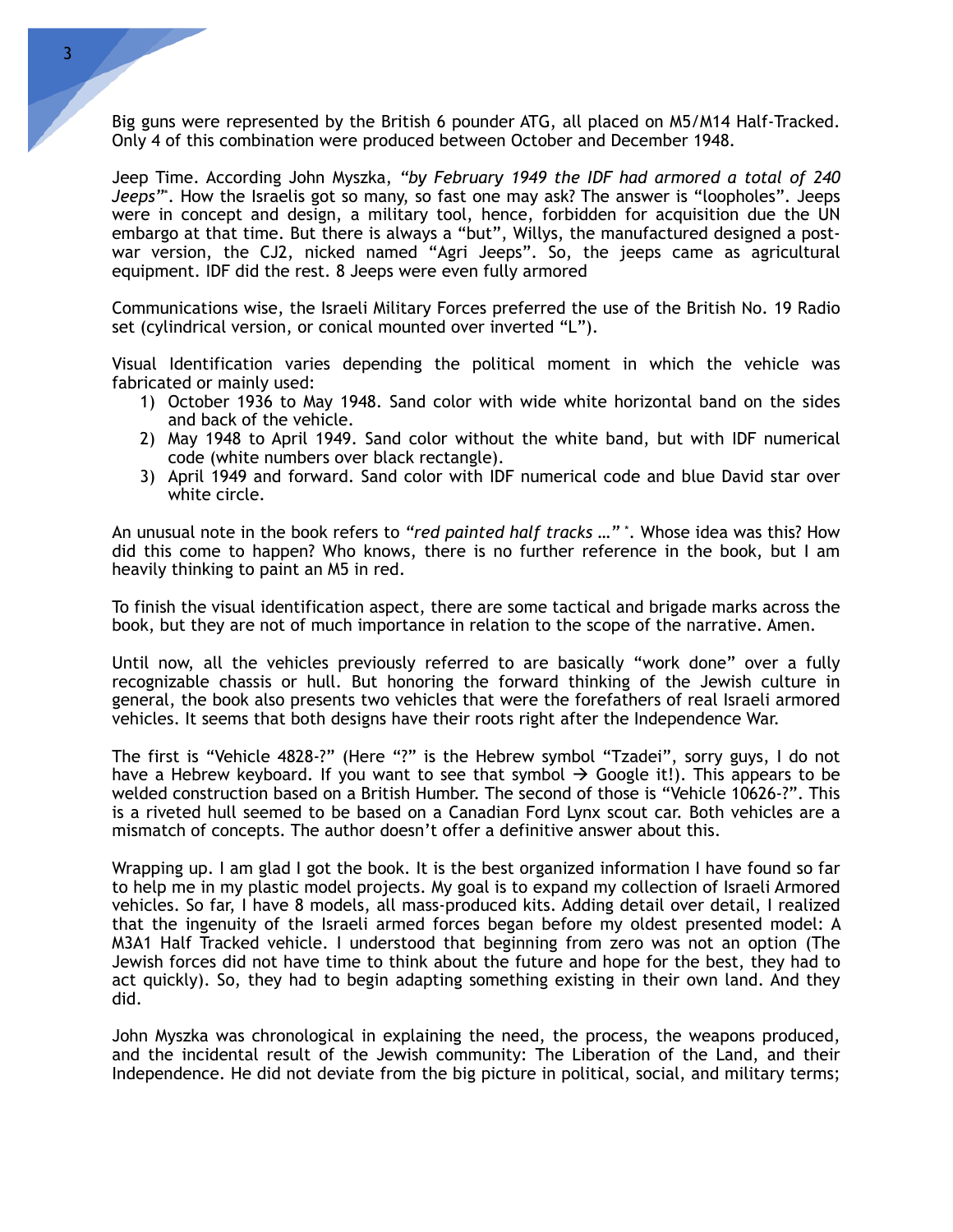he stayed in the weaponry development. He did not get lost in the small details, such as engine types, ratios, etc. They are not important to historians and plastic modelers.

What the author did was to retrace the objective of the Hagannah and other paramilitary organizations under one commander - Ben Gurion: Protection of their people, secure the land, obtain a legal entity- the nation of Israel. Secondly, the author followed the acquisition path and usage of the best tools to accomplish the objective. It seems to me that the pages devoted to each topic were necessary based on the importance in relation to the scope of the title, and to the relation of the historical outcome presented.

Now, I have to say, that after reading the book and realizing that armored vehicles were not only a solution for the Jewish community, I also see that private companies were also forced to develop their protection programs to survive in that hostile environment. I found a picture of an armored vehicle that belonged to the electrical company Hevrat Hashmal in 1939. Here is the picture



So, how many other companies engaged in those preparations, what are their stories, their struggle? I do not know. Who will write the next book, John Myszka, or you? I do not have time for that research, but certainly I will be very interested in reading that book. So, go ahead, begin to think out of the box. Do something about it and send me the book when you publish it. I promise I will do the review as best as I can.

Best wishes,

Fernando Sánchez